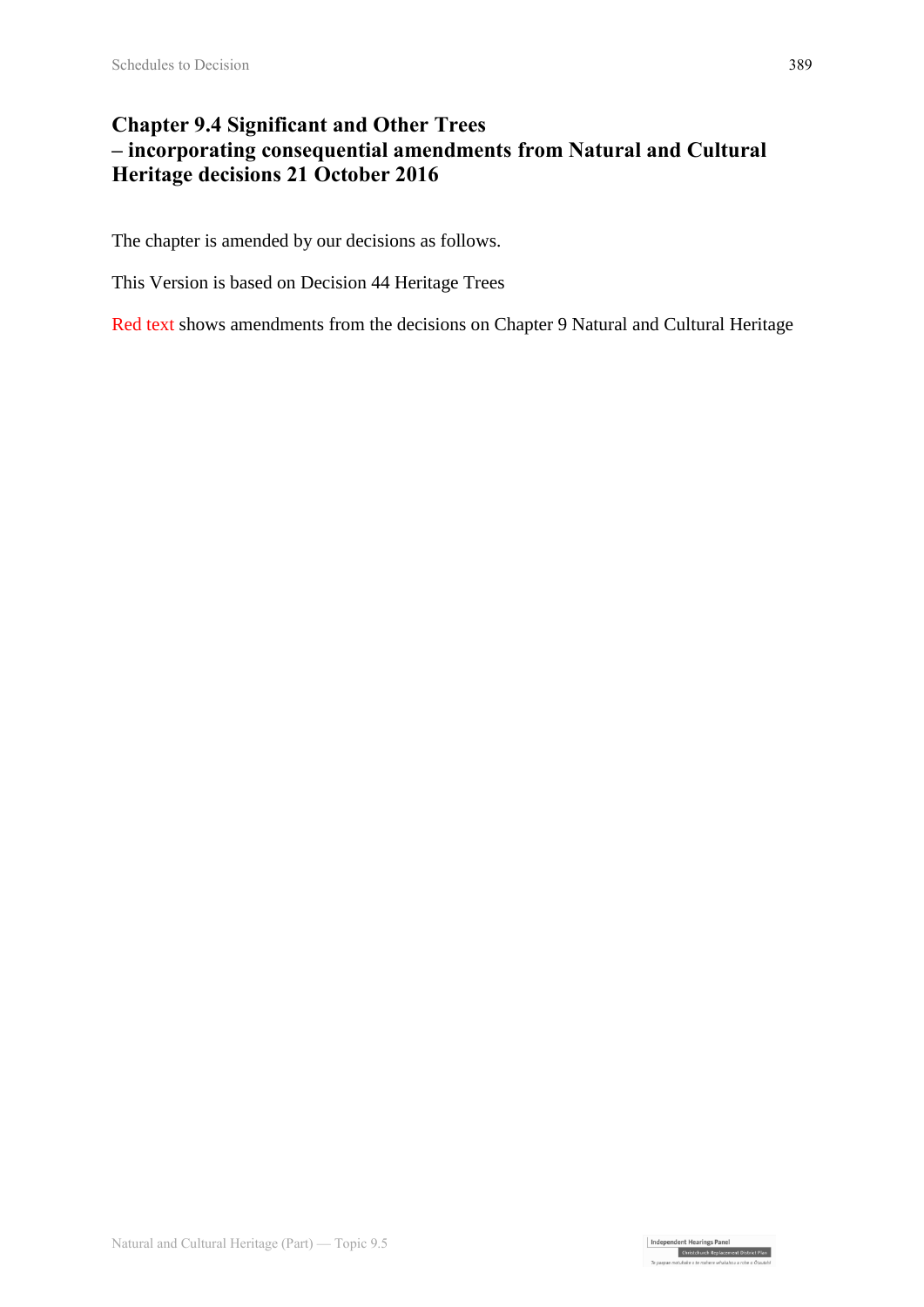# **Chapter 9 Natural and Cultural Heritage**

# **9.4 Significant and Other Trees**

# **9.4.1 Introduction**

This introduction is to assist the lay reader to understand how this chapter works and what it applies to. It is not an aid to interpretation in a legal sense.

This sub-chapter relates to the management of the District's significant trees and trees in road corridors, parks, reserves and public open space. These trees provide a valuable contribution to the community amenity of the District. Significant trees are listed in Appendices 9.4.7.1 and 9.4.7.2 of this sub-chapter.

The objectives, policies, rules, standards and matters of discretion in this sub-chapter are intended to provide for the maintenance and enhancement of significant trees and trees in road corridors, parks, reserves and public open space. However, the provisions also seek to provide for the reasonable use and enjoyment of properties by landowners.

The provisions in this chapter give effect to the Chapter 3 Strategic Directions Objectives.

# **9.4.2 Objectives and policies**

### **9.4.2.1 Objective — Trees**

- a. Maintain and enhance the contribution of the District's significant trees listed in Appendix 9.4.7.1, and trees in road corridors, parks, reserves and public open space, to community amenity through:
	- i. landscape character and amenity;
	- ii. heritage and cultural values;
	- iii. purification of air and rainwater;
	- iv. releasing oxygen and storing carbon;
	- v. cooling of the built environment and waterways;
	- vi. stormwater and erosion management; and
	- vii. biodiversity protection and enhancement;

while providing for the reasonable use and enjoyment of property and landowner responsibilities.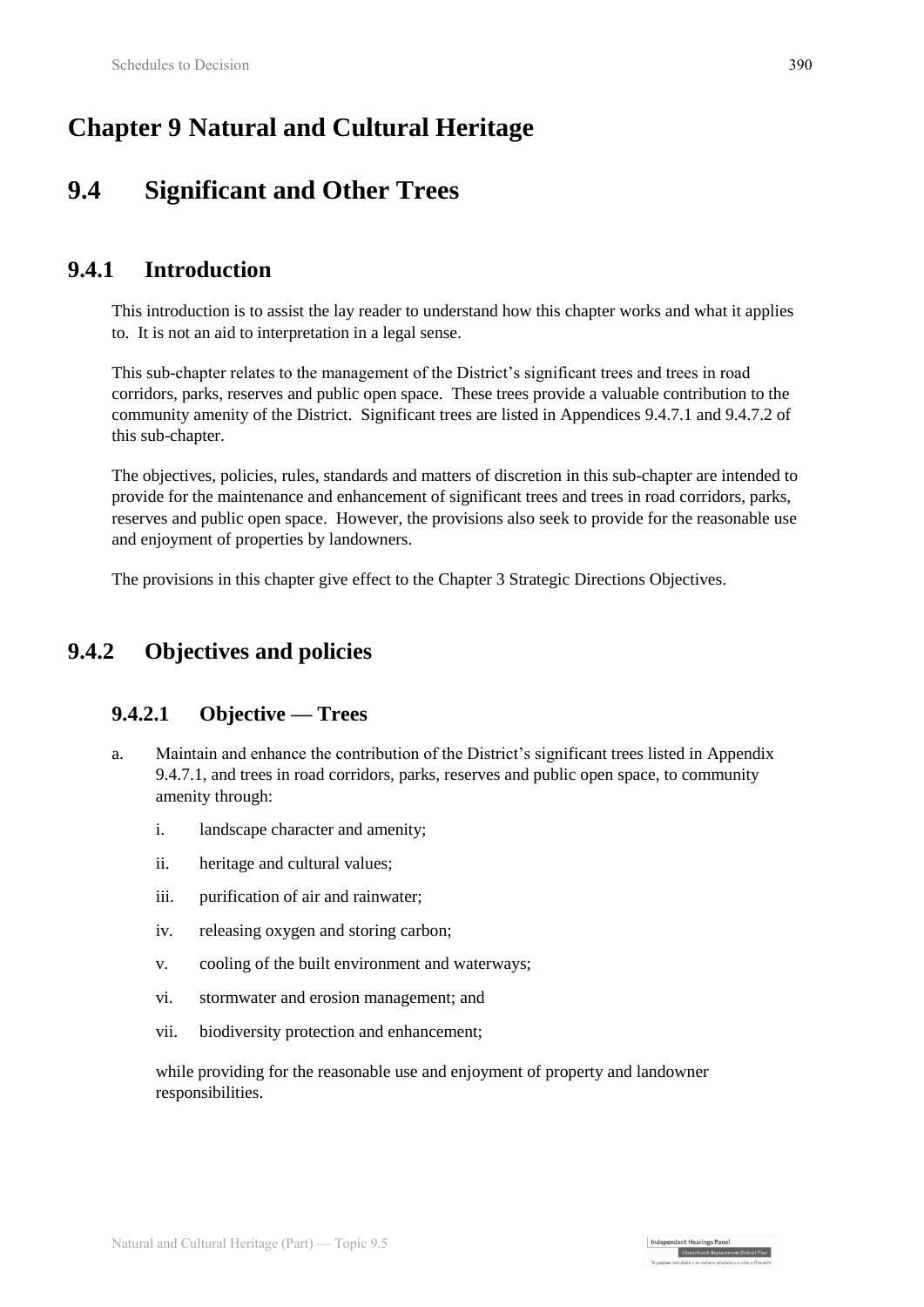### **9.4.2.2 Policy – Identification and assessment of significant trees for scheduling in the District Plan**

- a. Identify trees, including groups of trees, and assess them for significance and/or exceptional values according to the following:
	- i. botanical value;
	- ii. heritage value;
	- iii. amenity value;
	- iv. landscape value;
	- v. cultural value; and
	- vi. ecological and/or environmental value.
- b. For a tree, or group of trees, to have potential to be listed in Appendix 9.4.7.1 as a significant tree or group of trees, it:
	- i. must be significant in terms of one or more of the values under Policy  $9.4.2.2$  (a)(i) (vi); and
	- ii. must be structurally sound and healthy for its species.
- c. For a tree to have potential to be listed in Appendix 9.4.7.1 as having exceptional values, it:
	- i. must be exceptional in terms of one or more of the values under Policy  $9.4.2.2$  (a)(i) (vi); and
	- ii. need not meet the overall level to be considered as a significant tree; and
	- iii. must be structurally sound and healthy for its species.
- d. Schedule trees, or groups of trees, that are significant, and trees with exceptional values, in Appendix 9.4.7.1, except where:
	- i. the tree poses any unacceptable risk, including likely future risk, to health and safety, property, buildings, strategic infrastructure and electricity lines, taking into account potential mitigation measures and their costs;
	- ii. scheduling the tree may unreasonably restrict the reinstatement of buildings and/or property required to remedy damage incurred as a result of the Canterbury earthquakes of 2010 and 2011; or
	- iii. the location and characteristics of the tree (e.g. density of foliage, actual and potential size) are such that it does or will:
		- A. compromise either the reasonable use and/or amenity of a property and surrounds; or

Independent Hearings Panel

Christchurch Replacement District Plan

B. unreasonably restrict development potential of the site.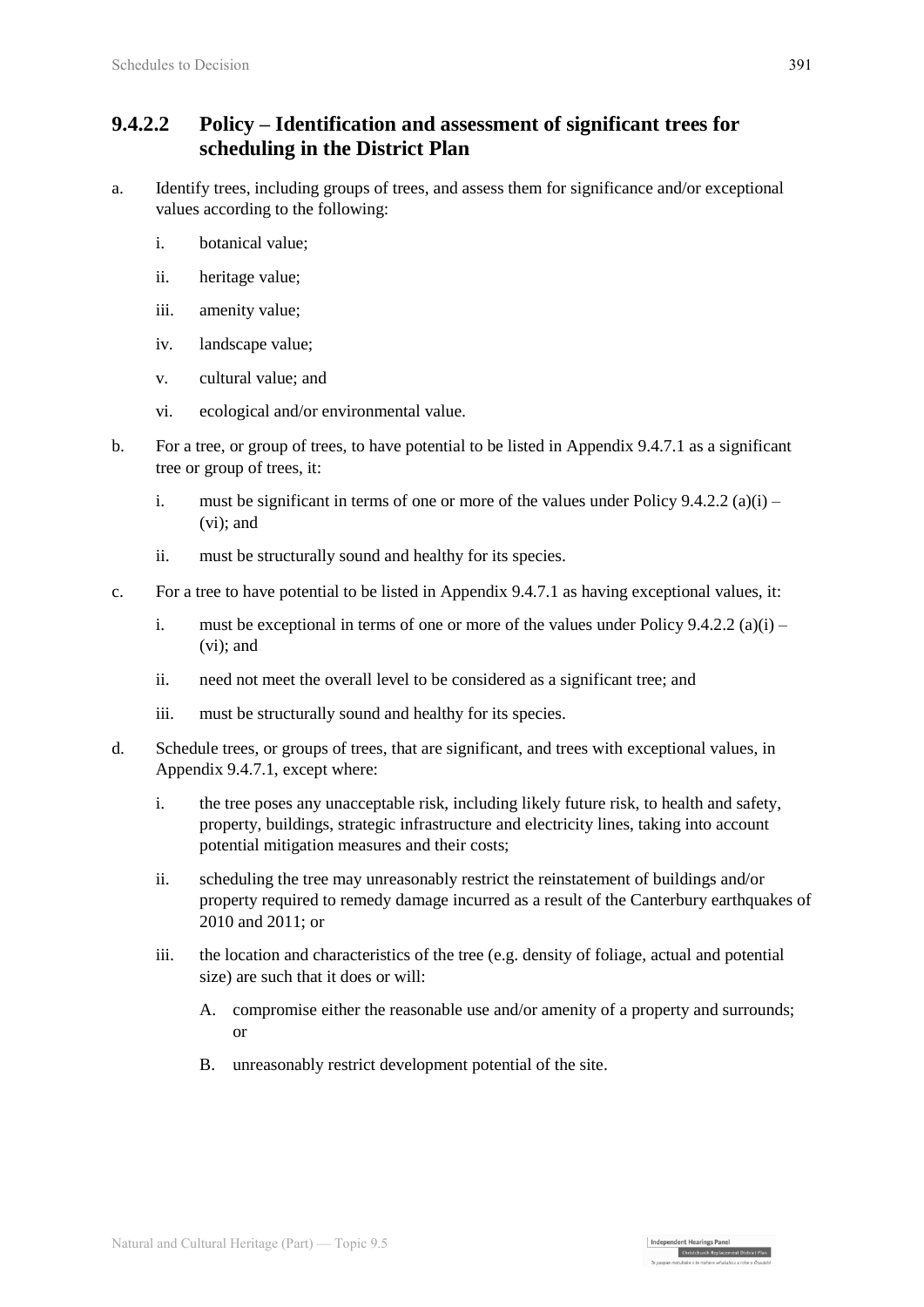## **9.4.2.3 Policy – Future work**

- a. During the life of this District Plan, continue to identify and assess trees or groups of trees in accordance with the values and matters set out in Policy 9.4.2.2, and introduce, from time to time, a plan change to list significant trees, and groups of trees, and trees with exceptional values in Appendix 9.4.7.1.
- b. The identification and assessment of trees or groups of trees by the Council will be undertaken in consultation with landowners in order to understand the relationship between the maintenance of significant trees and the reasonable use and enjoyment of property by landowners.

## **9.4.2.4 Policy – Tree protection**

- a. Protect from inappropriate physical works:
	- i. trees that are listed in Appendix 9.4.7.1, particularly those trees identified as having exceptional values; and
	- ii. trees in road corridors, parks, reserves and public open space where they provide amenity value and/or collectively contribute to the character and environmental quality of the district, to the extent consistent with maintaining the multiple functions of road corridors, parks, reserves and public open space.

### **9.4.2.5 Policy – Tree maintenance**

- a. To enable the maintenance and management of trees that are listed in Appendix 9.4.7.1 and trees in the road corridor, parks, public open space and reserves in recognition that such works may be necessary to:
	- i. ensure the continuing health, structural integrity and amenity value of the trees;
	- ii. enable the reasonable use and enjoyment of residential amenity of the property and surrounds; and
	- iii. minimise the risk from the trees to public safety, property, buildings, strategic infrastructure and electricity lines.

### **9.4.2.6 Policy – Trees and utilities**

a. Where it would not be reasonable to locate outside of the dripline of a significant tree listed in Appendix 9.4.7.1 due to locational, technical or operational requirements, ensure that the utility is appropriately designed, located and installed to maintain as far as practicable the specific values of the tree.

### **9.4.2.7 Policy – Trees in road corridors, parks, reserves and public open space**

a. Road corridors, parks, reserves, and public open space are planted with trees to enhance environmental, landscape, cultural, social and economic values.

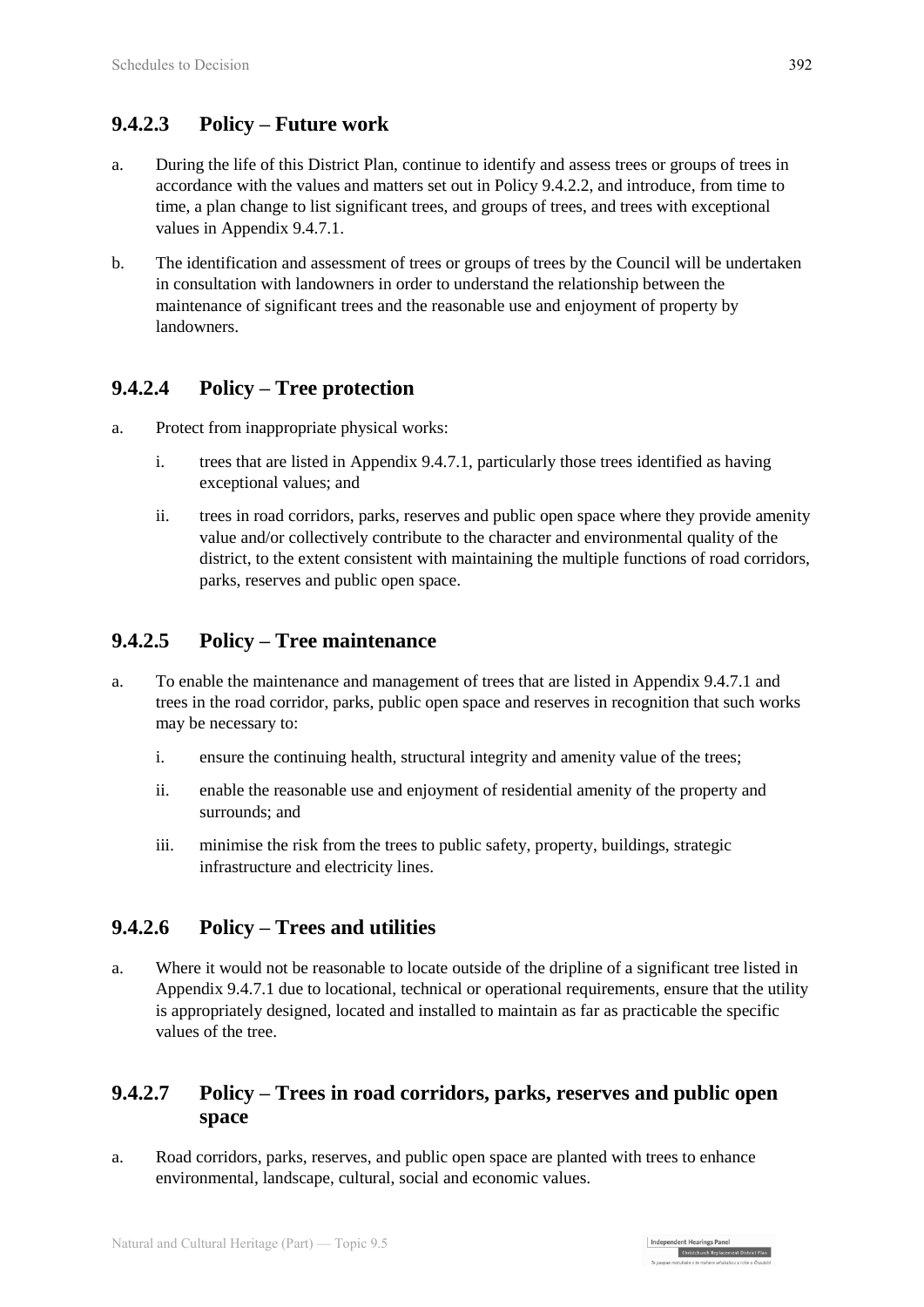b. Identify significant trees, including groups of trees, in road corridors, parks, reserves, and public open space and list them in Appendix 9.4.7.2.

### **9.4.2.8 Policy - Felling of trees**

- a. For trees listed in Appendix 9.4.7.1:
	- i. limit the felling of significant trees, except where there are no reasonable alternatives to retaining the tree due to its condition, or where the use and enjoyment of a property and surrounds is significantly compromised or diminished; and
	- ii. avoid the felling of significant trees that are identified as having exceptional values, except where there are no reasonable alternatives, or where the use and enjoyment of a property and surrounds is significantly compromised or diminished.
- b. Limit the felling of trees in the road corridor, parks, public open space and reserves having regard to size, location and species, except where there are no reasonable alternatives.

### **9.4.2.9 Policy – Incentives and assistance to landowners with significant trees**

a. Work with landowners to develop regulatory and non-regulatory methods, such as incentives and technical advice, to assist in enabling the care and maintenance of scheduled trees over the longer term and in a comprehensive and co-ordinated manner, particularly where there is a group or multiple individual trees on a site.

# **9.4.3 How to interpret and apply the rules**

- a. To understand whether a site has a significant tree(s), including groups of trees, scheduled in the District Plan through its listing in the Schedule of Significant Trees, and the nature of this listing, refer to Appendix 9.4.7.1 and the planning maps.
- b. The rules that apply to significant trees and trees in parks, roads, reserves and public open space are contained in the activity status tables (including activity specific standards) in Rules 9.4.4.1  $-9.4.4.4.$
- c. The rules in this sub-chapter that apply to either trees in roads, reserves and public open space or significant trees listed in Appendix 9.4.7.1 do not apply within Sites of Ecological Significance listed in Schedule A of Appendix 9.1.6.1.
- d. The rules in sub-Chapter 9.1 Indigenous biodiversity and ecosystems do apply to Sites of Ecological Significance listed in Schedule A of Appendix 9.1.6.1. Significant trees within the Sites of Ecological Significance listed in Schedule A of Appendix 9.1.6.1 are identified on the planning maps and in Appendix 9.4.7.1 for information purposes only.
- e. Activities covered by the rules in this sub-chapter are also subject to the rules in the other subchapters of Chapter 9 Natural and Cultural Heritage; the relevant zone chapters; and the activity status tables, rules and standards in the following chapters:
	- 5 Natural Hazards;

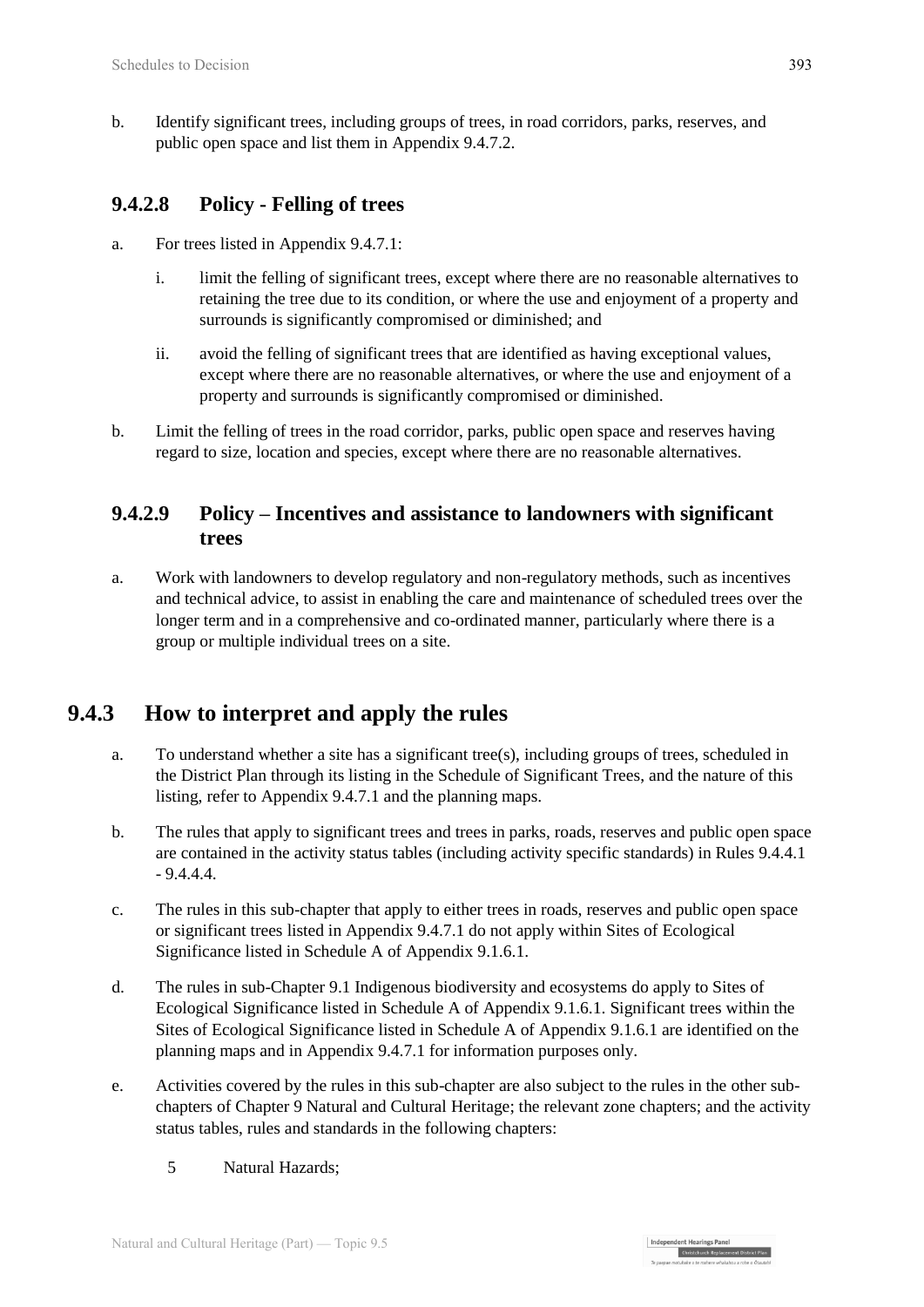- 6 General Rules and Procedures;
- 7 Transport;
- 8 Subdivision, Development and Earthworks;
- 11 Utilities and Energy; and
- 12 Hazardous Substances and Contaminated Land.
- f. The rules in Sub-chapter 9.4 apply to the pruning, felling, maintenance or remedial work/treatment to significant trees listed in Appendix 9.4.7.1, and to trees in parks or public open spaces and road corridors undertaken by the Council or network utility operators. The rules for utilities and associated works within the dripline of significant trees listed in Appendix 9.4.7.1 are found in Chapter 11 Utilities and Energy.

Advice Notes:

- 1. Activities in reserves must comply with the Reserves Act 1977 and any associated management plan.
- 2. Riccarton Bush is included as a park for the purposes of Rule 9.4.4.1.
- 3. Activities in the vicinity of electricity lines are also required to comply with the Electricity (Hazards from Trees) Regulations 2003.

# **9.4.4 Rules – Activity status tables**

### **9.4.4.1 Permitted activities**

The activities listed below are permitted activities if they meet the activity specific standards set out in this table.

Activities may also be controlled, restricted discretionary or discretionary as specified in Rules 9.4.4.2 to 9.4.4.4.

| <b>Activity</b>                                                              |  | <b>Activity specific standard</b> |                                                                               |                                                                                                                                                                                                               |
|------------------------------------------------------------------------------|--|-----------------------------------|-------------------------------------------------------------------------------|---------------------------------------------------------------------------------------------------------------------------------------------------------------------------------------------------------------|
| <b>P1</b><br>Pruning of any significant tree listed                          |  |                                   |                                                                               | a. Pruning shall be limited to one or more of the following:                                                                                                                                                  |
| in Appendix 9.4.7.1, other than<br>provided for by Rule 9.4.4.1 P8 or<br>P9. |  | i.                                | Pruning of roots less than 25 mm in diameter at the<br>point of severance; or |                                                                                                                                                                                                               |
|                                                                              |  |                                   | ii.                                                                           | Removal of broken branches, deadwood or diseased<br>vegetation; or                                                                                                                                            |
|                                                                              |  |                                   | iii.                                                                          | Removal of branches physically interfering with<br>existing buildings or pedestrian and vehicle access<br>ways, where such work is carried out by, or in<br>accordance with advice from, a works arborist; or |
|                                                                              |  |                                   | iv.                                                                           | Removal of any branch that has one or more of the<br>following structural faults:                                                                                                                             |

| Independent Hearings Pane

Christchurch Replacement District Pl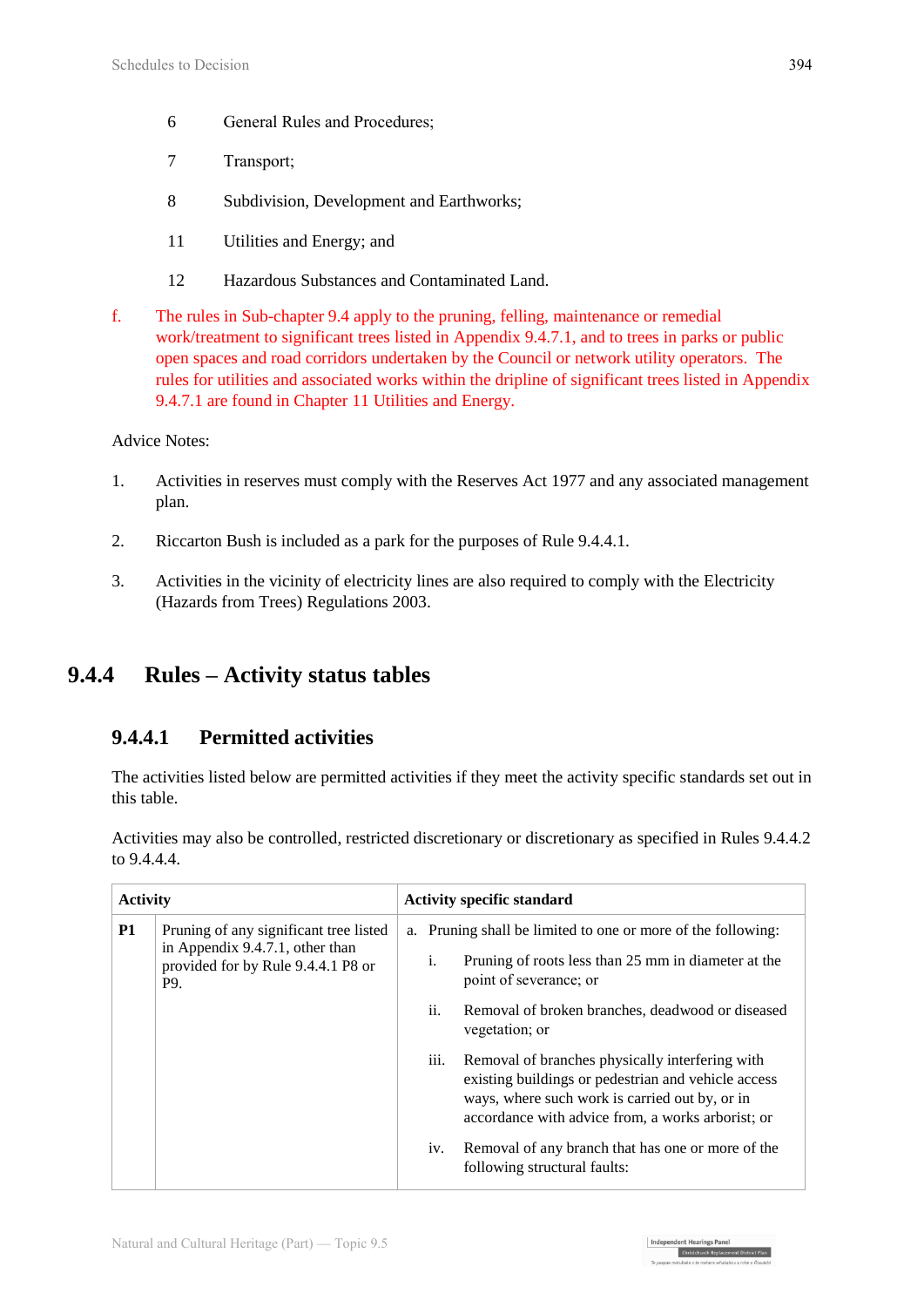| <b>Activity</b>                                                                                                                                |                                                                                                                                                  | <b>Activity specific standard</b>                                                                                                                                                                                                                                                   |  |  |
|------------------------------------------------------------------------------------------------------------------------------------------------|--------------------------------------------------------------------------------------------------------------------------------------------------|-------------------------------------------------------------------------------------------------------------------------------------------------------------------------------------------------------------------------------------------------------------------------------------|--|--|
|                                                                                                                                                |                                                                                                                                                  | A. cracks/splits;                                                                                                                                                                                                                                                                   |  |  |
|                                                                                                                                                |                                                                                                                                                  | B. decay;                                                                                                                                                                                                                                                                           |  |  |
|                                                                                                                                                |                                                                                                                                                  | C. cavities;                                                                                                                                                                                                                                                                        |  |  |
|                                                                                                                                                |                                                                                                                                                  | D. torsion;                                                                                                                                                                                                                                                                         |  |  |
|                                                                                                                                                |                                                                                                                                                  | E. co-dominance;                                                                                                                                                                                                                                                                    |  |  |
|                                                                                                                                                |                                                                                                                                                  | included unions;<br>$F_{\cdot}$                                                                                                                                                                                                                                                     |  |  |
|                                                                                                                                                |                                                                                                                                                  | G. bleeding/sap flow;                                                                                                                                                                                                                                                               |  |  |
|                                                                                                                                                |                                                                                                                                                  | H. loose/cracked bark; or                                                                                                                                                                                                                                                           |  |  |
|                                                                                                                                                |                                                                                                                                                  | I.<br>poor taper.                                                                                                                                                                                                                                                                   |  |  |
| P <sub>2</sub>                                                                                                                                 | Pruning in the bottom third of any                                                                                                               | a. Pruning shall be limited to the following:                                                                                                                                                                                                                                       |  |  |
| significant tree listed in Appendix<br>9.4.7.1, other than provided for by<br>Rule 9.4.4.1 P1, P8 or P9.<br>Note: Tree height is measured from |                                                                                                                                                  | i.<br>Removal of any branches less than 50 mm in<br>diameter at the point of severance, where the natural<br>shape, form and branch habit of the tree is retained;                                                                                                                  |  |  |
|                                                                                                                                                | ground level to the top of the<br>canopy.                                                                                                        | <b>or</b><br>ii.<br>Removal of any branches between 50 mm and 100<br>mm in diameter at the point of severance, where the<br>natural shape, form and branch habit of the tree is<br>retained and the work is carried out by, or in<br>accordance with advice from, a works arborist. |  |  |
| <b>P3</b>                                                                                                                                      | Pruning in the top two thirds of any<br>significant tree listed in Appendix<br>9.4.7.1, other than provided for by<br>Rule 9.4.4.1 P1, P8 or P9. | a. Pruning shall be limited to the removal of foliage of no<br>more than 10% over any three-year period, with the<br>maximum amount of foliage removed in any one year<br>limited to no more than 5%, where:                                                                        |  |  |
|                                                                                                                                                | Note: Tree height is measured from<br>ground level to the top of the<br>canopy.                                                                  | i.<br>The work is undertaken, or supervised, by a works<br>arborist; and                                                                                                                                                                                                            |  |  |
|                                                                                                                                                |                                                                                                                                                  | The natural shape, form and branch habit of the tree<br>ii.<br>is retained.                                                                                                                                                                                                         |  |  |
| <b>P4</b>                                                                                                                                      | Felling of any significant tree listed<br>in Appendix 9.4.7.1, other than                                                                        | a. The tree shall be certified by a technician arborist as:                                                                                                                                                                                                                         |  |  |
|                                                                                                                                                | provided for by Rule 9.4.4.1 P8 or<br>P <sub>10</sub> .                                                                                          | i.<br>dead; or                                                                                                                                                                                                                                                                      |  |  |
|                                                                                                                                                |                                                                                                                                                  | ii.<br>having a loss of structural integrity where the defects<br>cannot be rectified and maintenance practices cannot<br>improve the framework of the tree or mitigate threats<br>to the safety of persons or property.                                                            |  |  |
|                                                                                                                                                |                                                                                                                                                  | b. Prior to felling the tree, a tree removal certificate shall be<br>submitted to the Council with the information supplied to<br>be in accordance with Appendix 9.4.7.3 Tree Removal<br>Certificate.                                                                               |  |  |
| P <sub>5</sub>                                                                                                                                 | Any pruning, maintenance or<br>remedial work / treatment to any<br>tree in:                                                                      | Activities shall be undertaken by, or under the supervision<br>a.<br>of, a works arborist employed or contracted by the Council<br>or a network utility operator.                                                                                                                   |  |  |

Independent Hearings Panel<br>Christchurch Replacement District Plan<br>To agent application of a make only the base of fourth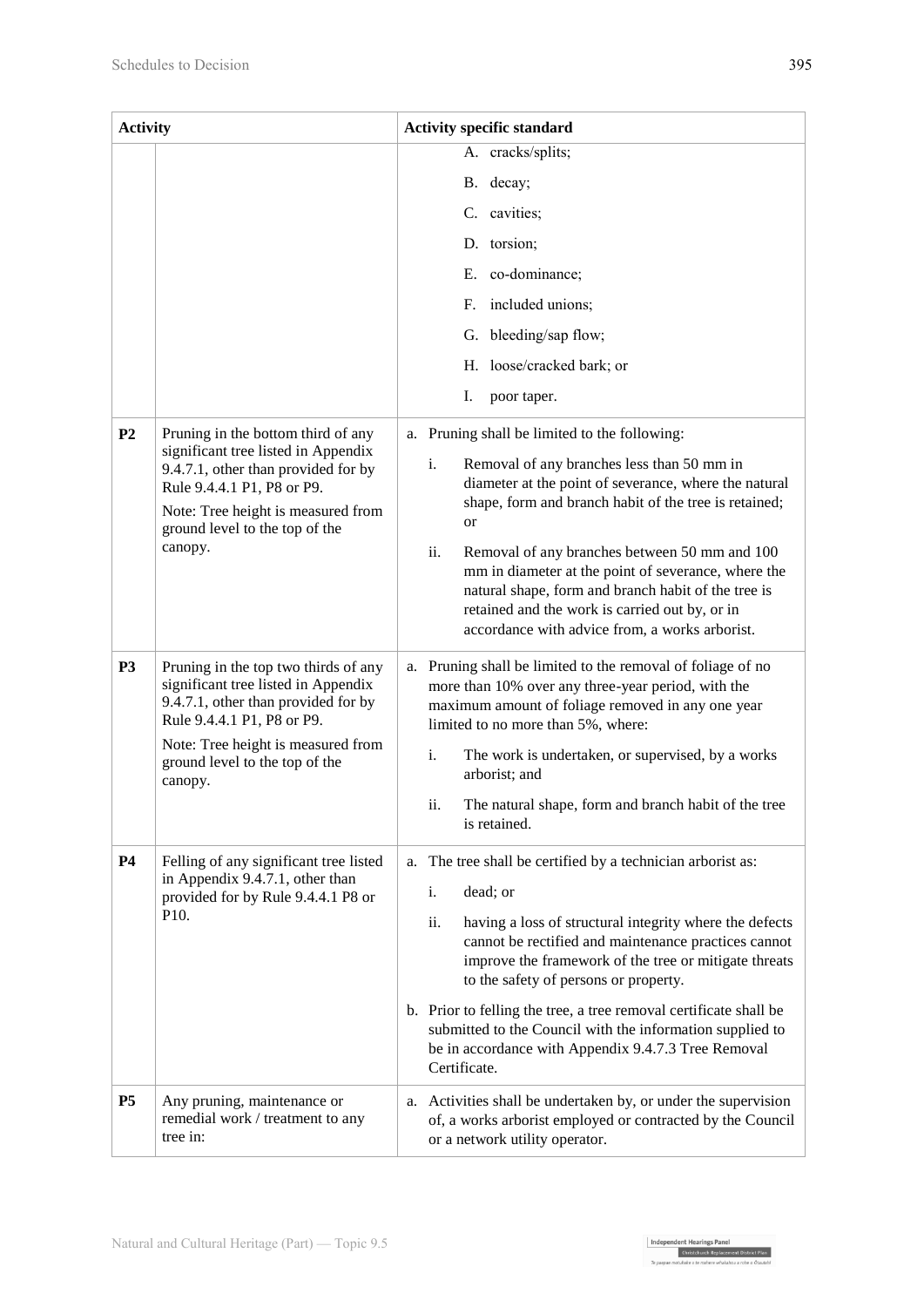| <b>Activity</b> |                                                                                                                                                                                                                                                                                                                                                                                                                                                                                                                                                   | <b>Activity specific standard</b> |                          |                                                                                                                                                                                                                                                                                                                                                                                                                                                                                                                                                                                                                                                                                                                                                                                                                                                                                                                                                                                                                                                                                                                                                                                                                                      |
|-----------------|---------------------------------------------------------------------------------------------------------------------------------------------------------------------------------------------------------------------------------------------------------------------------------------------------------------------------------------------------------------------------------------------------------------------------------------------------------------------------------------------------------------------------------------------------|-----------------------------------|--------------------------|--------------------------------------------------------------------------------------------------------------------------------------------------------------------------------------------------------------------------------------------------------------------------------------------------------------------------------------------------------------------------------------------------------------------------------------------------------------------------------------------------------------------------------------------------------------------------------------------------------------------------------------------------------------------------------------------------------------------------------------------------------------------------------------------------------------------------------------------------------------------------------------------------------------------------------------------------------------------------------------------------------------------------------------------------------------------------------------------------------------------------------------------------------------------------------------------------------------------------------------|
|                 | a. parks or public open space and<br>road corridors in Christchurch<br>City; or<br>b. parks, public open space, and<br>road corridors in Akaroa as<br>shown in Appendix 9.4.7.4.<br>Note: For the purposes of this rule,<br>Christchurch City means the area<br>shown at Appendix 2.2 of Chapter 2<br>Definitions.<br>This rule does not apply to the<br>felling of trees within the road<br>corridor in the Central City or the<br>state highway road corridors, as this<br>is provided for in Rule 9.4.4.1 P7.                                  |                                   |                          | b. Activities within the area at Riccarton Bush identified as a<br>'Significant Trees Area' shall be undertaken by the<br>Riccarton Bush Trust or its contractors.                                                                                                                                                                                                                                                                                                                                                                                                                                                                                                                                                                                                                                                                                                                                                                                                                                                                                                                                                                                                                                                                   |
| <b>P6</b>       | Felling of any tree in:<br>a. parks, public open space or road<br>corridors in Christchurch City;<br><sub>or</sub><br>b. Parks, public open space or road<br>corridors in Akaroa as shown in<br>Appendix 9.4.7.4.<br>Note: For the purposes of this rule,<br>Christchurch City means the area<br>shown at Appendix 2.2 of Chapter 2<br>Definitions.<br>This rule does not apply to the<br>felling of trees within the road<br>corridor in the Central City or the<br>state highway road corridors, as this<br>is provided for in Rule 9.4.4.1 P7. |                                   | i.<br>ii.<br>iii.<br>iv. | a. The felling shall be undertaken by, or under the supervision<br>of, a works arborist employed or contracted by the Council<br>or a network utility operator.<br>b. Felling within the area at Riccarton Bush identified as a<br>'Significant Trees Area' shall be undertaken by the<br>Riccarton Bush Trust or its contractors.<br>c. The tree shall not be:<br>greater than 6 metres in height in a road corridor or<br>10 metres in height in a park or public open space;<br>within a Character Area Overlay;<br>within a waterway setback as described in sub-<br>chapter 6.6 Water Body Setbacks in General Rules;<br>or<br>of the following species:<br>A. Podocarpus cunninghamii - Hall's totara;<br>B. Prumnopitys taxifolia - matai / black pine;<br>C. Prumnopitys ferruginea - miro;<br>D. Dacrydium cupressinum - rimu;<br>Libocedrus bidwillii – kaikawaka / New Zealand<br>Е.<br>cedar;<br>Eleocarpus dentatus - hinau;<br>F.<br>G. Eleocarpus hookerianus - pokaka;<br>H. Griselinea lucida – puka / akapuka / shining<br>broadleaf;<br>Hedycarya arborea - pigeonwood;<br>Ι.<br>Alectryon excelsus - titoki;<br>J.<br>K. Rhopalostylis sapida - nikau palm;<br>Cordyline indivisa - mountain cabbage tree;<br>L. |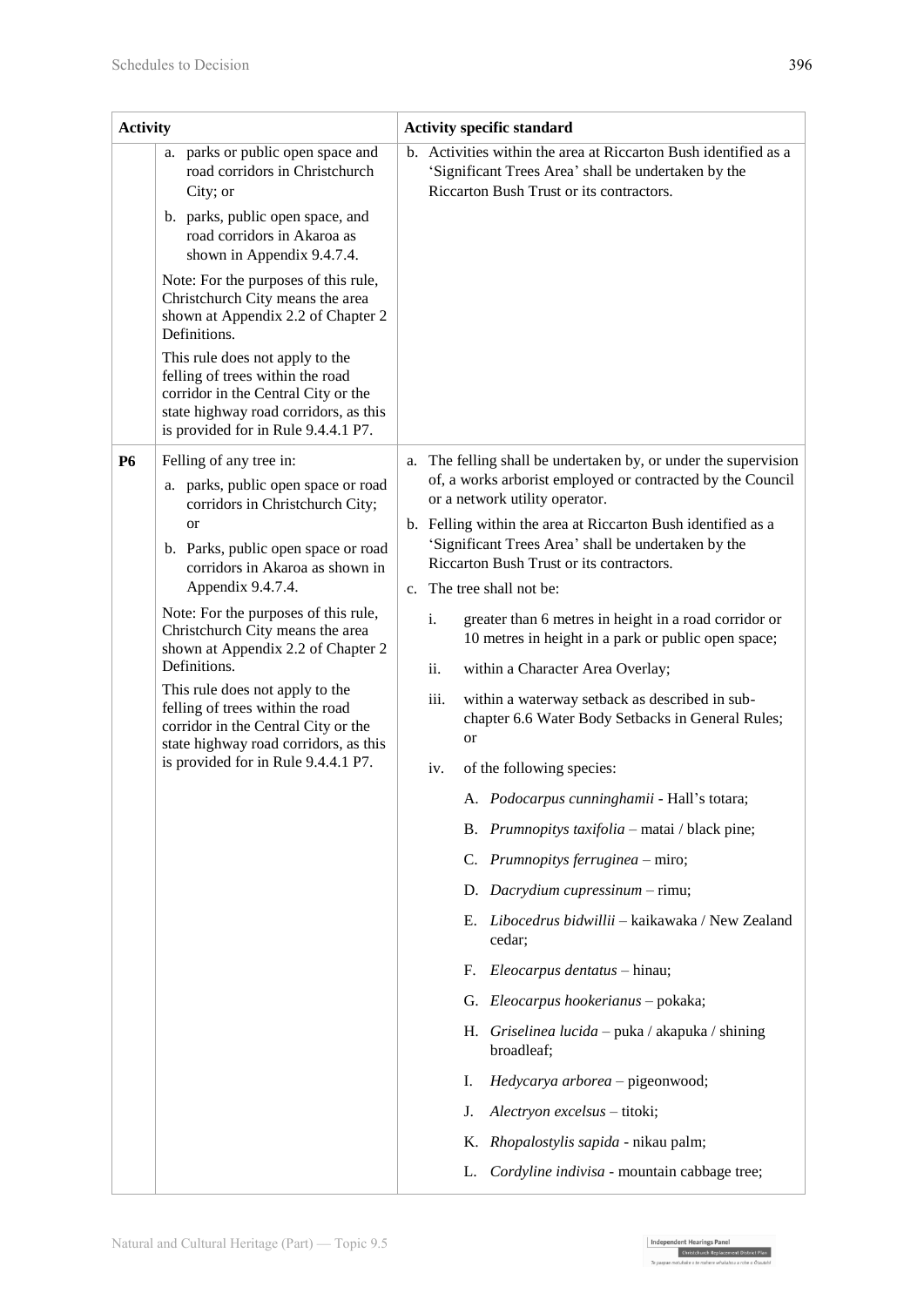| <b>Activity</b> |                                                                                                                                                                                                                                                                    | <b>Activity specific standard</b>                                                                                                                                                                                                                                                                                                                           |  |  |
|-----------------|--------------------------------------------------------------------------------------------------------------------------------------------------------------------------------------------------------------------------------------------------------------------|-------------------------------------------------------------------------------------------------------------------------------------------------------------------------------------------------------------------------------------------------------------------------------------------------------------------------------------------------------------|--|--|
|                 |                                                                                                                                                                                                                                                                    | M. Ulmus horizontalis - horizontal elm;                                                                                                                                                                                                                                                                                                                     |  |  |
|                 |                                                                                                                                                                                                                                                                    | N. Ulmus glabra 'Camperdownii' - camperdown<br>elm;                                                                                                                                                                                                                                                                                                         |  |  |
|                 |                                                                                                                                                                                                                                                                    | unless:<br>v.                                                                                                                                                                                                                                                                                                                                               |  |  |
|                 |                                                                                                                                                                                                                                                                    | A. the tree is dead; or                                                                                                                                                                                                                                                                                                                                     |  |  |
|                 |                                                                                                                                                                                                                                                                    | B. the tree is within tolerance zones for overhead<br>electrical conductors and continued pruning is<br>detrimental to the ongoing health or structural<br>integrity or landscape value of the tree; or                                                                                                                                                     |  |  |
|                 |                                                                                                                                                                                                                                                                    | C. the tree is damaging buildings, utilities or<br>property and further damage cannot be<br>reasonably avoided except by removing the tree;<br>or                                                                                                                                                                                                           |  |  |
|                 |                                                                                                                                                                                                                                                                    | D. the tree is a threat to vehicle and pedestrian safety<br>and pruning cannot mitigate the threat without<br>causing the tree to become severely disfigured or<br>affect its long term health or structural integrity;<br><b>or</b>                                                                                                                        |  |  |
|                 |                                                                                                                                                                                                                                                                    | Е.<br>an operative Reserves Act Management Plan<br>specifically permits the removal of trees; or                                                                                                                                                                                                                                                            |  |  |
|                 |                                                                                                                                                                                                                                                                    | if the tree is located in the Christchurch Botanic<br>F.<br>Gardens and felling is required in order to protect<br>or enhance botanical collections or reduce<br>species duplication in accordance with the<br>provisions of the Christchurch Botanic Gardens<br>Management Plan.                                                                           |  |  |
| P7              | Any pruning, maintenance or<br>remedial work / treatment to, or<br>felling of, any tree within the state<br>highway road corridor, or the road<br>corridor in the Central City.                                                                                    | Nil.                                                                                                                                                                                                                                                                                                                                                        |  |  |
| <b>P8</b>       | Any work to any tree required<br>under, and carried out in accordance<br>with, clause 14 of the Electricity<br>(Hazards from Trees) Regulations<br>2003.                                                                                                           | The work shall be undertaken by, or under the supervision<br>a.<br>of, a works arborist employed or contracted by a network<br>utility operator.<br>b. Where the work is carried out on a tree or trees listed in<br>Appendix 9.4.7.1, the network utility operator shall notify<br>the Council within 5 working days that the work has been<br>undertaken. |  |  |
| P <sub>9</sub>  | Work required to any significant<br>tree listed in Appendix 9.4.7.1 to<br>bring its height to a level that<br>provides for 5 years growth before<br>non-compliance with:<br>a. Rule 6.7.4.1 for Christchurch<br>International Airport's<br>protection surfaces; or | a. The work shall be undertaken by, or under the supervision<br>of, a works arborist.                                                                                                                                                                                                                                                                       |  |  |

Independent Hearings Panel<br>Christchurch Replacement District Pla<br>Teasons matchine o to makers which has a chea Christ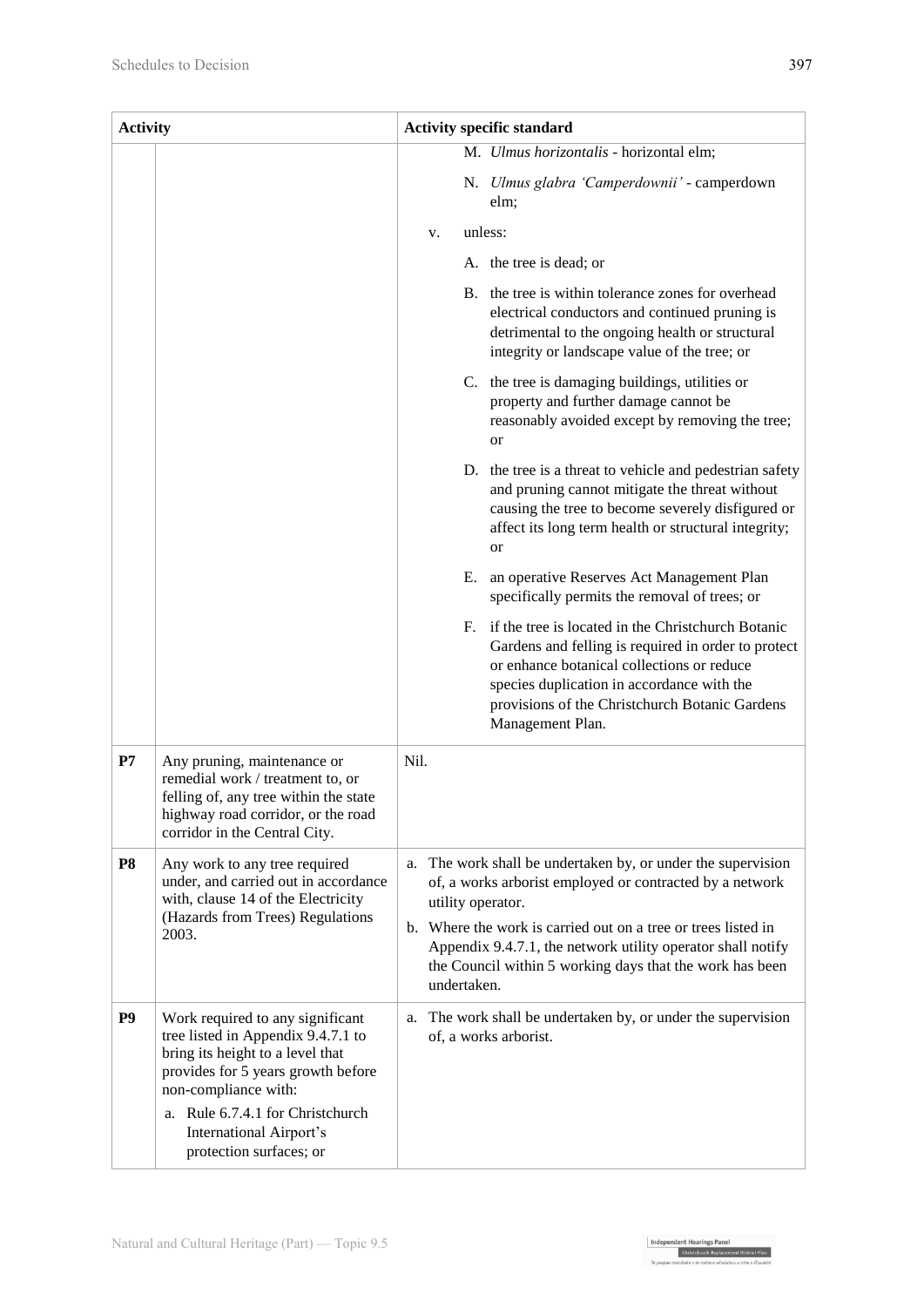| <b>Activity</b> |                                                                                                                                                                                                                                                                                                                                                                                                                                                                                                         | <b>Activity specific standard</b>                                                                                                                                                                                                                                                                                                               |
|-----------------|---------------------------------------------------------------------------------------------------------------------------------------------------------------------------------------------------------------------------------------------------------------------------------------------------------------------------------------------------------------------------------------------------------------------------------------------------------------------------------------------------------|-------------------------------------------------------------------------------------------------------------------------------------------------------------------------------------------------------------------------------------------------------------------------------------------------------------------------------------------------|
| <b>P10</b>      | b. Rule 6.7.5.1 for Defence<br>Wigram protection surfaces.<br>[Rule numbers to be confirmed]<br>following the Panel's decision for<br>Chapter 6 General Rules]<br>Felling of any significant tree within<br>the area applicable to either:<br>a. Rule 6.7.4.1 for Christchurch<br>International Airport's<br>protection surfaces; or<br>b. Rule $6.7.5.1$ for Defence<br>Wigram protection surfaces.<br>[Rule numbers to be confirmed<br>following the Panel's decision for<br>Chapter 6 General Rules] | a. A technician arborist has provided certification to the<br>Council that the work enabled under Rule 9.4.4.1 P9 would<br>result in either:<br>i.<br>the structure of the tree being compromised to an<br>extent that the tree is unstable or unsafe; and/or<br>ii.<br>the shape of the tree being no longer representative of<br>its species. |
| <b>P11</b>      | Gardening (including planting of<br>shrubs, flowers, ground cover and<br>other small plants; covering ground<br>in lawn or bark) within the dripline<br>of a significant tree listed in<br>Appendix 9.4.7.1.<br>Note: Where the gardening involves<br>disturbance of land beyond what is<br>provided for in this rule, it will be a<br>restricted discretionary under Rule<br>9.4.4.3 RD5.                                                                                                              | a. The gardening shall not involve:<br>i.<br>mechanical cultivation;<br>ii.<br>planting of trees; or<br>iii.<br>altering of existing ground levels or the disturbance<br>of land other than to the extent necessary to undertake<br>the gardening.                                                                                              |

# **9.4.4.2 Controlled activities**

The activities listed below are controlled activities.

Discretion to impose conditions is restricted to the matters over which control is reserved in Rule 9.4.5, as set out in the following table.

|    | <b>Activity</b>                                                                                                                                                                                                                                                                                                                                                 | <b>Activity specific</b><br>standards                                                                                                                                                             | The Council's control<br>shall be limited to the<br>following matters: |
|----|-----------------------------------------------------------------------------------------------------------------------------------------------------------------------------------------------------------------------------------------------------------------------------------------------------------------------------------------------------------------|---------------------------------------------------------------------------------------------------------------------------------------------------------------------------------------------------|------------------------------------------------------------------------|
| C1 | Comprehensive ongoing maintenance and<br>management (which can include felling) of a<br>significant tree or group of trees listed in<br>Appendix 9.4.7.1, in accordance with a Tree<br>Maintenance and Management Plan (other than<br>provided for as a permitted activity).<br>Any application for this activity shall not be<br>limited or publicly notified. | All significant and<br>a.<br>exceptional trees (both<br>groups and individual)<br>on the site(s) covered<br>by the Tree<br>Maintenance and<br>Management Plan are<br>included within the<br>Plan. | a. Rule $9.4.5$ a. $- h$ .                                             |

Independent Hearings Panel<br>Christchurch Replacement District Plan<br>Te oaeaee motubake o te mahere whatahou a robe o Ötautah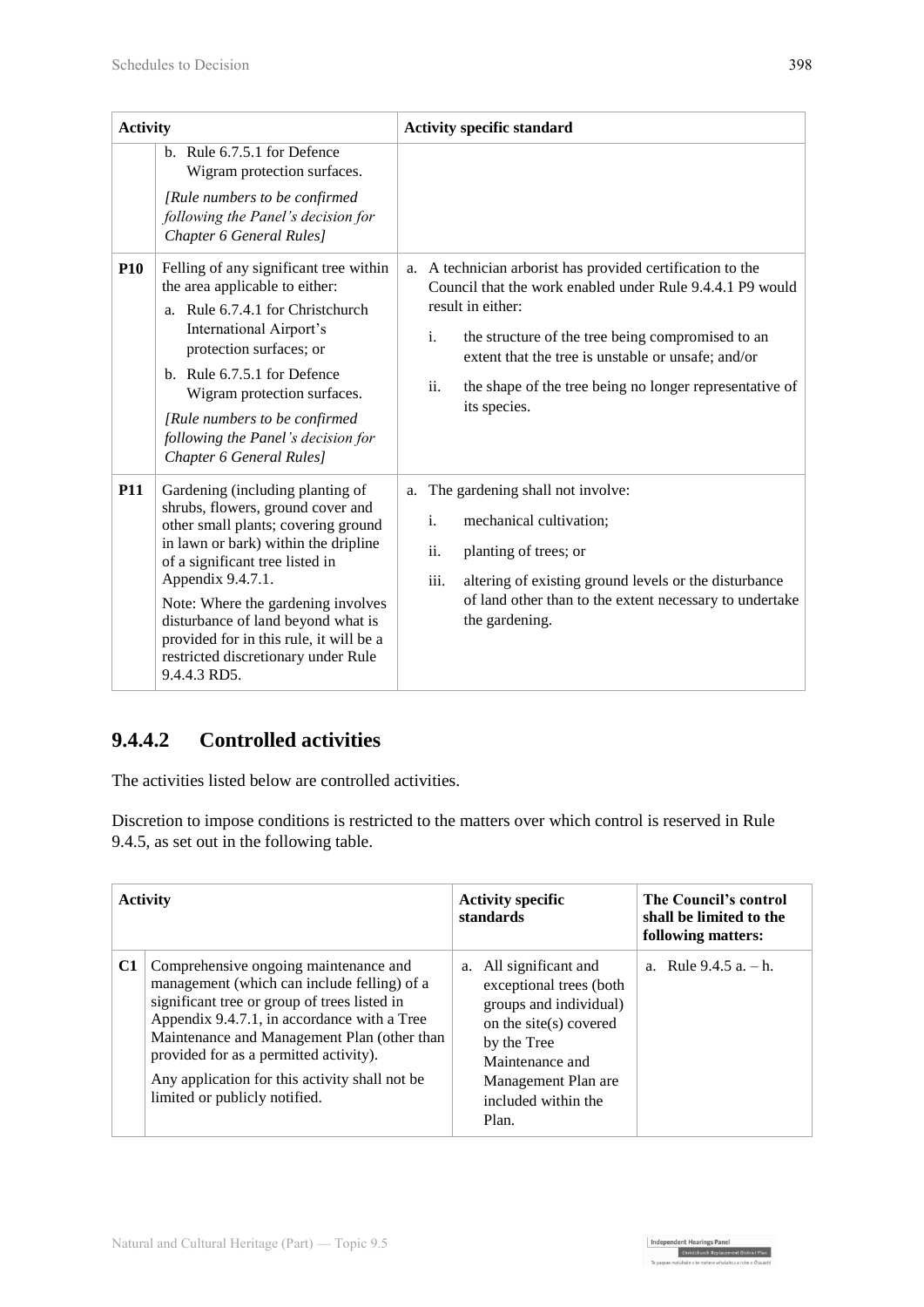## **9.4.4.3 Restricted discretionary activities**

The activities listed below are restricted discretionary activities.

Discretion to grant or decline consent and impose conditions is restricted to the matters of discretion in Rule 9.4.6, as set out in the following table.

| <b>Activity</b> |                                                                                                                                                                                                                                                       | The Council's discretion shall be<br>limited to the following matters: |
|-----------------|-------------------------------------------------------------------------------------------------------------------------------------------------------------------------------------------------------------------------------------------------------|------------------------------------------------------------------------|
| RD1             | Any pruning of any significant tree listed in Appendix 9.4.7.1<br>(other than those identified as having exceptional values) that<br>is not provided for under Rule 9.4.4.1 P1, P2, P3, P8 or P9 or<br>Rule 9.4.4.2 C1.                               | a. Rule $9.4.6$ (a) $-$ (o).                                           |
|                 | Any application for this activity shall not be limited or publicly<br>notified.                                                                                                                                                                       |                                                                        |
| RD2             | Felling of any significant tree listed in Appendix 9.4.7.1 (other<br>than those identified as having exceptional values) that is not<br>provided for by Rule 9.4.4.1 P4, P8 or P10 or Rule 9.4.4.2 C1.                                                | a. Rule $9.4.6$ a. $-$ o.                                              |
| RD <sub>3</sub> | Activities listed in Rule 9.4.4.1 P5, which do not meet one or<br>more of the activity specific standards.                                                                                                                                            | a. Rule $9.4.6$ a. $-$ o.                                              |
|                 | Any application arising from this rule shall not be limited or<br>publicly notified.                                                                                                                                                                  |                                                                        |
| RD4             | Felling of any tree listed in Rule 9.4.4.1 P6, which does not<br>meet one or more of the activity specific standards.                                                                                                                                 | a. Rule $9.4.6$ a. $-$ o.                                              |
| RD <sub>5</sub> | Any works within the dripline of a significant tree listed in<br>Appendix 9.4.7.1 (other than gardening provided for by Rule<br>9.4.4.1 P11, activities provided for by Rule 9.4.4.2 C1, and<br>activities listed in Rule 9.4.4.3 RD6) that involves: | a. Rule $9.4.6$ a. $-$ o.                                              |
|                 | a. the disturbance of land (including earthworks);                                                                                                                                                                                                    |                                                                        |
|                 | b. vehicular traffic;                                                                                                                                                                                                                                 |                                                                        |
|                 | sealing or paving (excluding earthworks);<br>$c_{\cdot}$                                                                                                                                                                                              |                                                                        |
|                 | d. storage of materials, vehicles, plant or equipment; or                                                                                                                                                                                             |                                                                        |
|                 | e. the release, injection or placement of chemicals or toxic<br>substances.                                                                                                                                                                           |                                                                        |
|                 | Any application arising from this rule shall not be limited or<br>publicly notified.                                                                                                                                                                  |                                                                        |
| RD <sub>6</sub> | Any of the following within 10 metres of the base of any tree<br>in the Significant Trees area at Riccarton Bush:                                                                                                                                     | a. Rule $9.4.6$ a. $-$ o.                                              |
|                 | a. works (including earthworks);                                                                                                                                                                                                                      |                                                                        |
|                 | b. vehicular traffic;                                                                                                                                                                                                                                 |                                                                        |
|                 | sealing or paving (excluding earthworks);<br>c.                                                                                                                                                                                                       |                                                                        |
|                 | storage of materials, vehicles, plant or equipment; or<br>d.                                                                                                                                                                                          |                                                                        |
|                 | the release, injection or placement of chemicals or toxic<br>e.<br>substances.                                                                                                                                                                        |                                                                        |
|                 | Note: In the case of the property at 48 Rata Street (legally<br>described as Lot 375 DP 11261) the 10 metre restriction shall<br>only to the northern boundary of that property.                                                                      |                                                                        |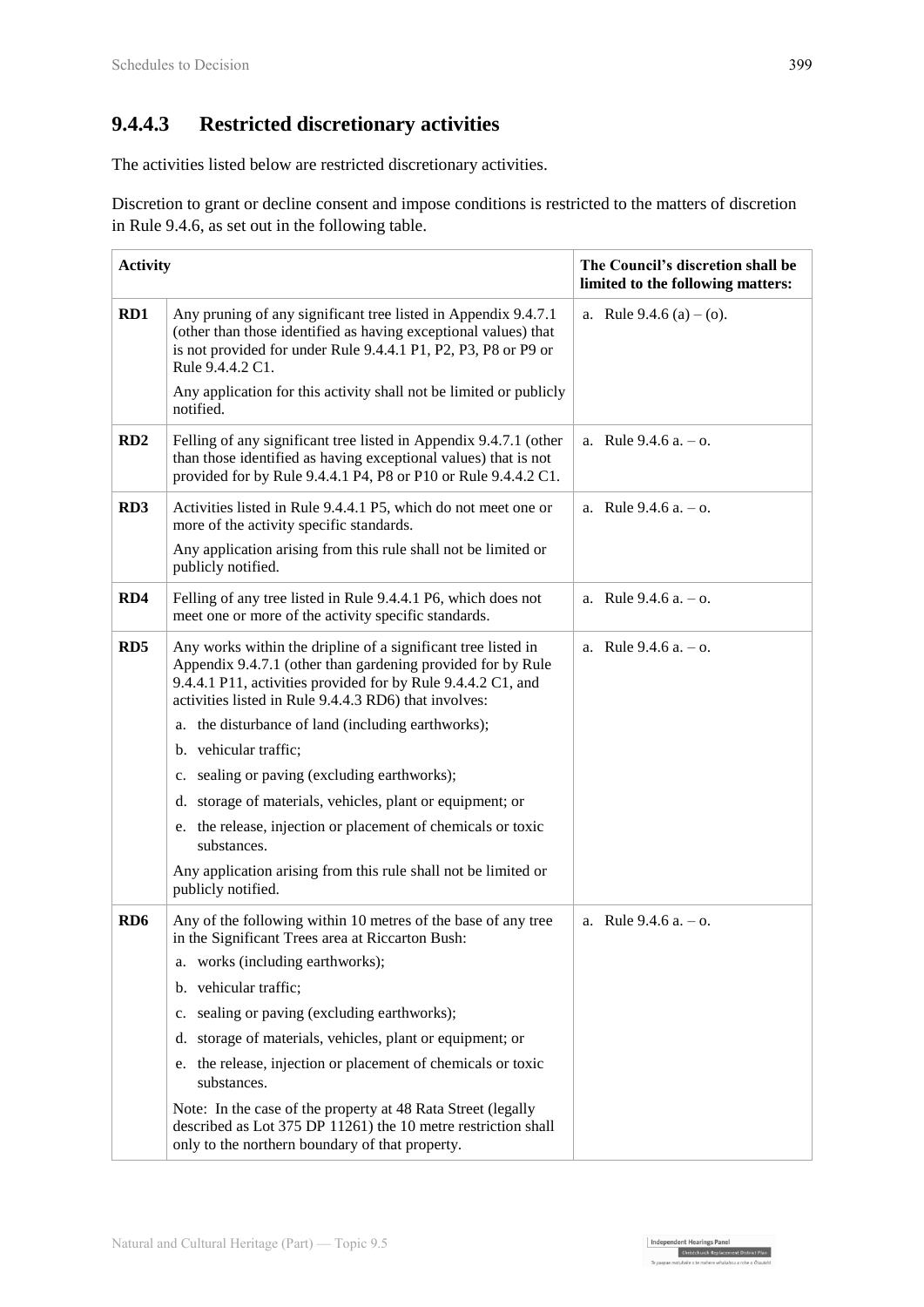| <b>Activity</b> |                                                                                                                                                                                                                                                                                                                                                                   | The Council's discretion shall be<br>limited to the following matters: |
|-----------------|-------------------------------------------------------------------------------------------------------------------------------------------------------------------------------------------------------------------------------------------------------------------------------------------------------------------------------------------------------------------|------------------------------------------------------------------------|
|                 | For the purposes of this rule, the outer boundary defining the<br>Significant Trees Area (which follows the predator-proof fence<br>surrounding the forest remnant) shall be deemed to be the base<br>of the tree.<br>Any application arising from this rule shall not be limited or<br>publicly notified.                                                        |                                                                        |
| RD7             | Any pruning or felling of a significant tree listed in Appendix<br>9.4.7.1 associated with the maintenance, operation or<br>development of a transmission line existing on 14 January<br>2010, including as required by the Electricity (Hazards from<br>Trees) Regulations 2003, and which is not provided for by<br>Rule 9.4.4.1 P1, P2, P3, P4, P8, P9 or P10. | a. Rule $9.4.6$ a. $-$ o.                                              |

### **9.4.4.4 Discretionary activities**

The activities listed below are discretionary activities.

# **Activity D1** Pruning of any significant tree listed in Appendix 9.4.7.1 identified as having exceptional values, where not provided for by Rule 9.4.4.1 P1, P2, P3, P8 or P9, or Rule 9.4.4.2 C1. **D2** Felling of any significant tree listed in Appendix 9.4.7.1 identified as having exceptional values, where not provided for under Rule 9.4.4.1 P4, P8 or P10, or Rule 9.4.4.2 C1.

# **9.4.5 Rules — Matters of control**

- a. The adequacy of the Tree Maintenance and Management Plan in protecting the health, structural integrity, amenity values and visual appearance of the trees as an integrated whole;
- b. The timing, duration, frequency, extent and staging of any works;
- c. Mitigation measures to protect other parts of the tree(s) or other trees not undergoing works;
- d. The necessity and appropriateness of works, including felling of any trees, to promote or protect the shape, health or structure of other significant trees in the same group including consideration of the relative significance of those trees;
- e. Whether any proposed mitigation for the loss of a significant tree restores the landscape and environmental values within a reasonable time period;
- f. The qualifications and/or competency of the parties undertaking any works;
- g. Measures to prevent or reduce risk to people, buildings, property and infrastructure; and
- h. Monitoring of the effects of any works on the tree undergoing those works and any other trees in the same group.

Independent Hearings Panel

Christchurch Replacement District Plan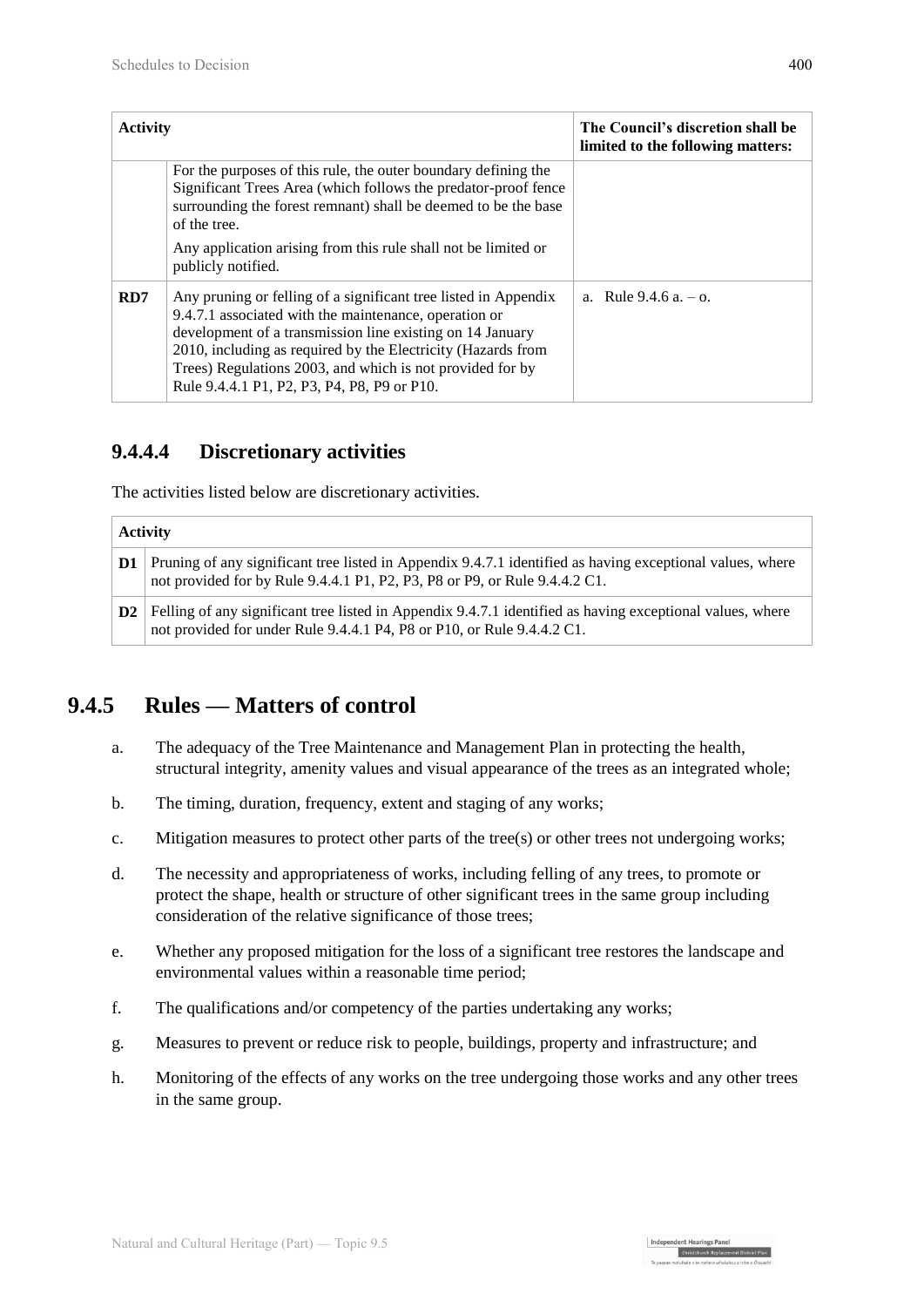# **9.4.6 Rules — Matters of discretion**

*Effects of activity/works on the tree(s)*

- a. The character and degree of modification, damage, or destruction of the values that make the tree/s significant;
- b. The extent to which the works will or may adversely affect the health or structural integrity or visual appearance of the tree;
- c. Whether the works will be undertaken in a manner consistent with internationally accepted arboricultural standards, practices and procedures;
- d. The duration and frequency of the activity and the effect on the tree;
- e. Whether the tree is resilient, including structural soundness and health and the irreversibility of effect on the tree;
- f. The degree of impact on landscape character, and ecological, cultural, heritage and neighbourhood amenity values;
- g. In relation to a scheduled group of trees, the extent to which the works will or may adversely affect the health, structural integrity or amenity values of the wider group;
- h. Whether any proposed compensation for the loss of the significant tree/s fully mitigates the loss of landscape and environmental benefits within  $15 - 20$  years;

#### *Extent of benefit or need for activity/works*

- i. The need for the work to deal with an emergency situation, or to avoid significant risk of effects on human health and safety, or significant impacts on infrastructure, including the strategic transport network;
- j. The extent of benefits associated with the use and development of the site for activities anticipated by the zoning for the site, including the use of the site for residential development, taking into account the cumulative effect of multiple protection provisions (eg. setbacks from water bodies, heritage items);
- k. For proposed activities in connection with a recovery activity in the Flat Land Recovery Zone, the extent to which the proposal would maintain the contribution of any significant trees, and trees in road corridors, parks, reserves and public open space;

#### *Riccarton Bush*

- l. For the lowland kahikatea forest remnant at 16 Kahu Road, which forms part of the greater Riccarton Bush and House Reserve, and is defined by a 'Protected Trees Area' symbol identified as a 'Significant Trees Area' on planning map 38B, the Council shall additionally have regard to the following matters:
	- i. The effects of any building, including the type of foundation used, and/or shading by the building on the existing trees and the supporting ecosystem of the forest remnant, including the juvenile regenerating trees;
	- ii. The effects of any works on the extensive surface and sub-surface root systems of the kahikatea trees;

| Independent Hearings Pane

Christchurch Replacement District Plan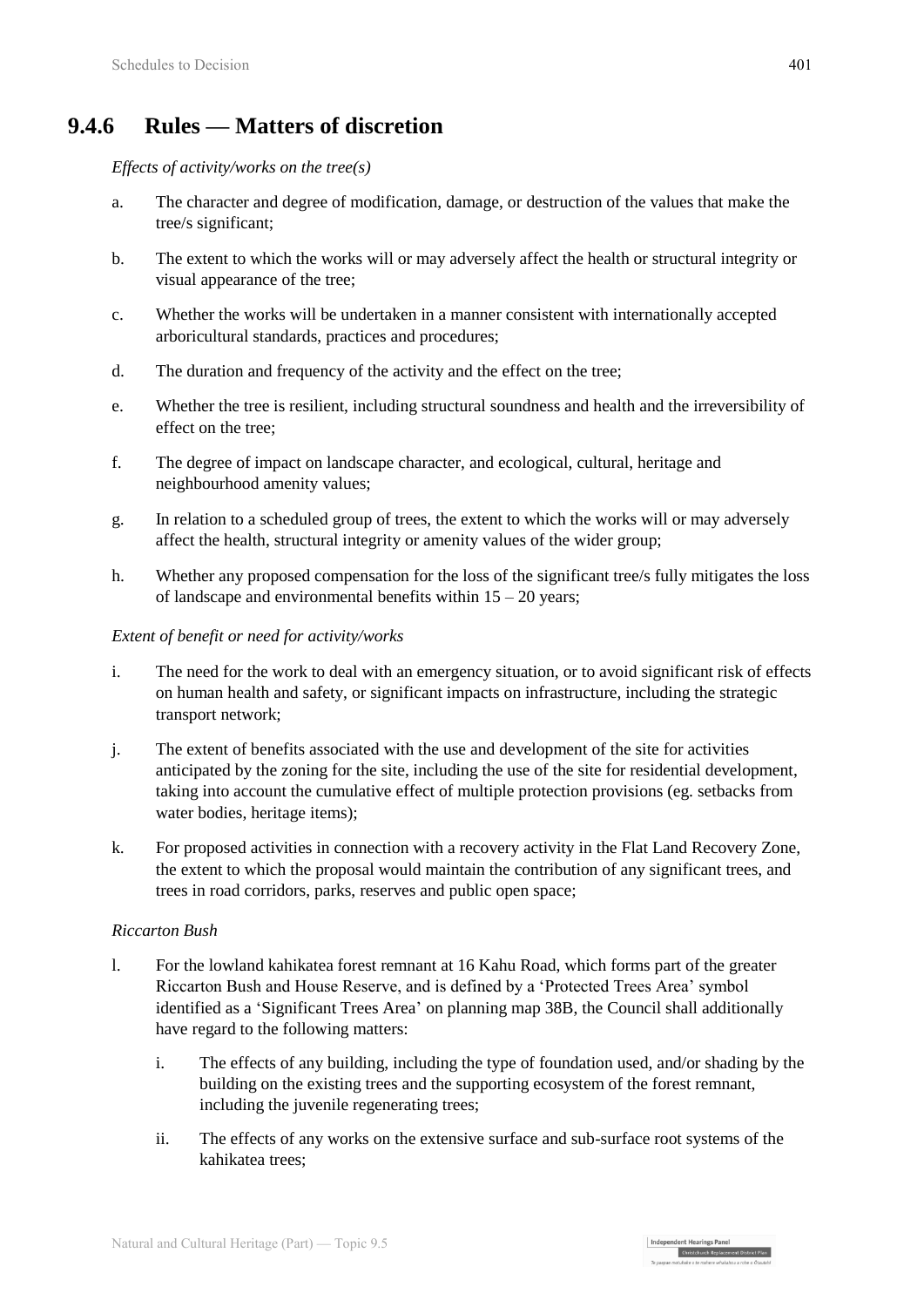- iii. The effects of any impervious surfaces on the health and viability of the trees and the supporting ecosystem including soil aeration and hydrological balance; and
- iv. Whether constructing a building in close proximity to the forest remnant is likely to give rise to reverse sensitivity regarding shading, branch overhang, encroaching tree roots or windthrow;

#### *Extent of benefit or need for activity/works*

- m. For utilities the extent of benefits associated with that utility, whether there is a functional or operational requirement for that location and whether there are any practical alternatives;
- n. The extent to which the works would result in improved residential amenity that cannot otherwise by achieved by arboricultural or property management means; and
- o. The need for the works directly arising from damaged incurred as a result of the Canterbury earthquakes, which if not otherwise undertaken would unreasonably restrict repair or rebuilding of the damaged buildings on the site.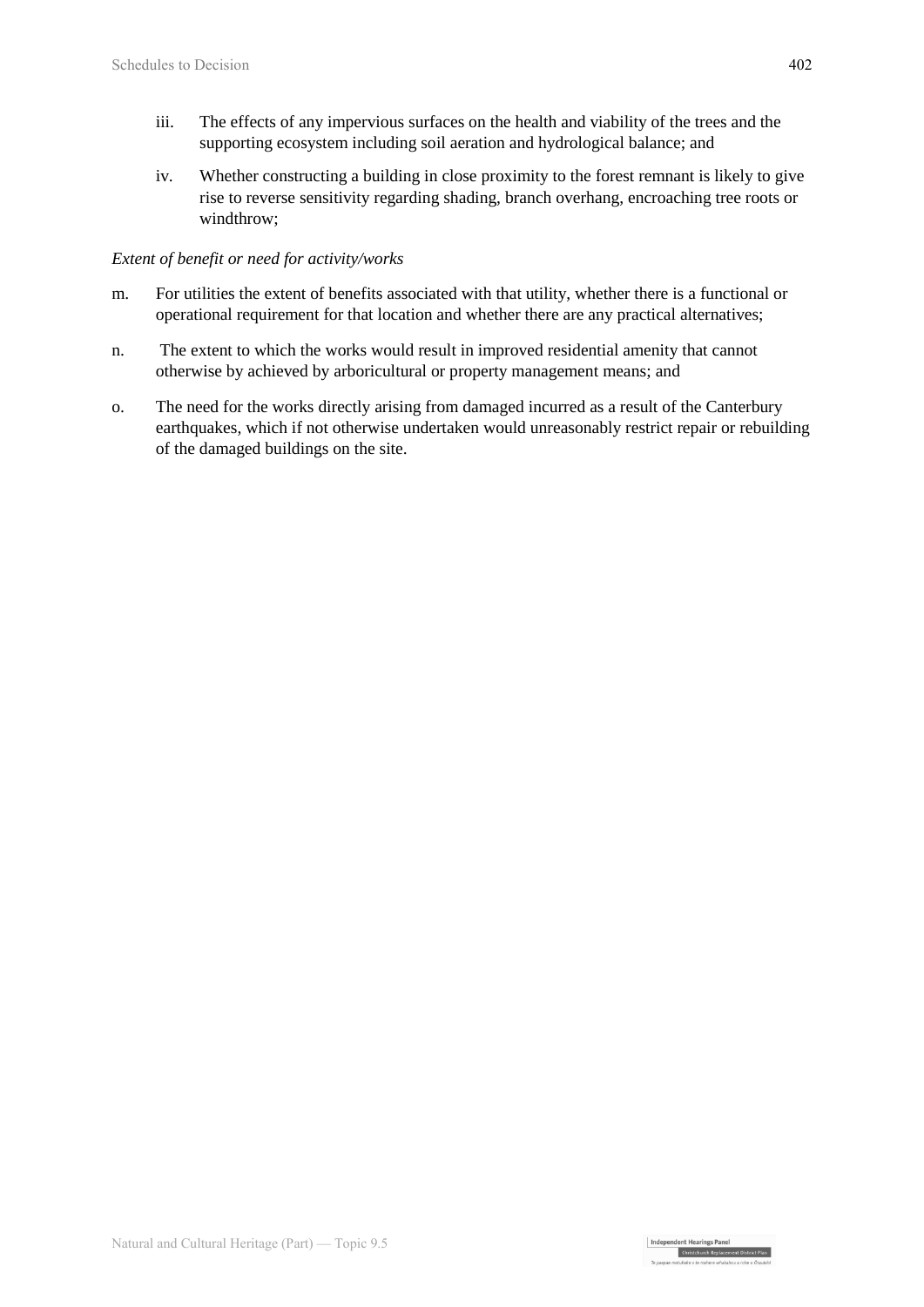# **9.4.7 Appendices**

- **9.4.7.1 Appendix - Schedules of significant trees**
- **9.4.7.1.1 Schedules of significant trees (Christchurch City and Banks Peninsula)**
- **9.4.7.1.1.1 Schedule of individual trees** *[To be inserted following confirmation by CCC]*
- **9.4.7.1.1.2 Schedule of groups of trees** *[To be inserted following confirmation by CCC]*
- **9.4.7.1.2 Schedule of significant trees (Central City)** *[To be inserted following confirmation by CCC]*
- **9.4.7.2 Appendix - Schedule of significant trees in road corridors, parks, reserves, and public open space** *[To be inserted following provision by CCC]*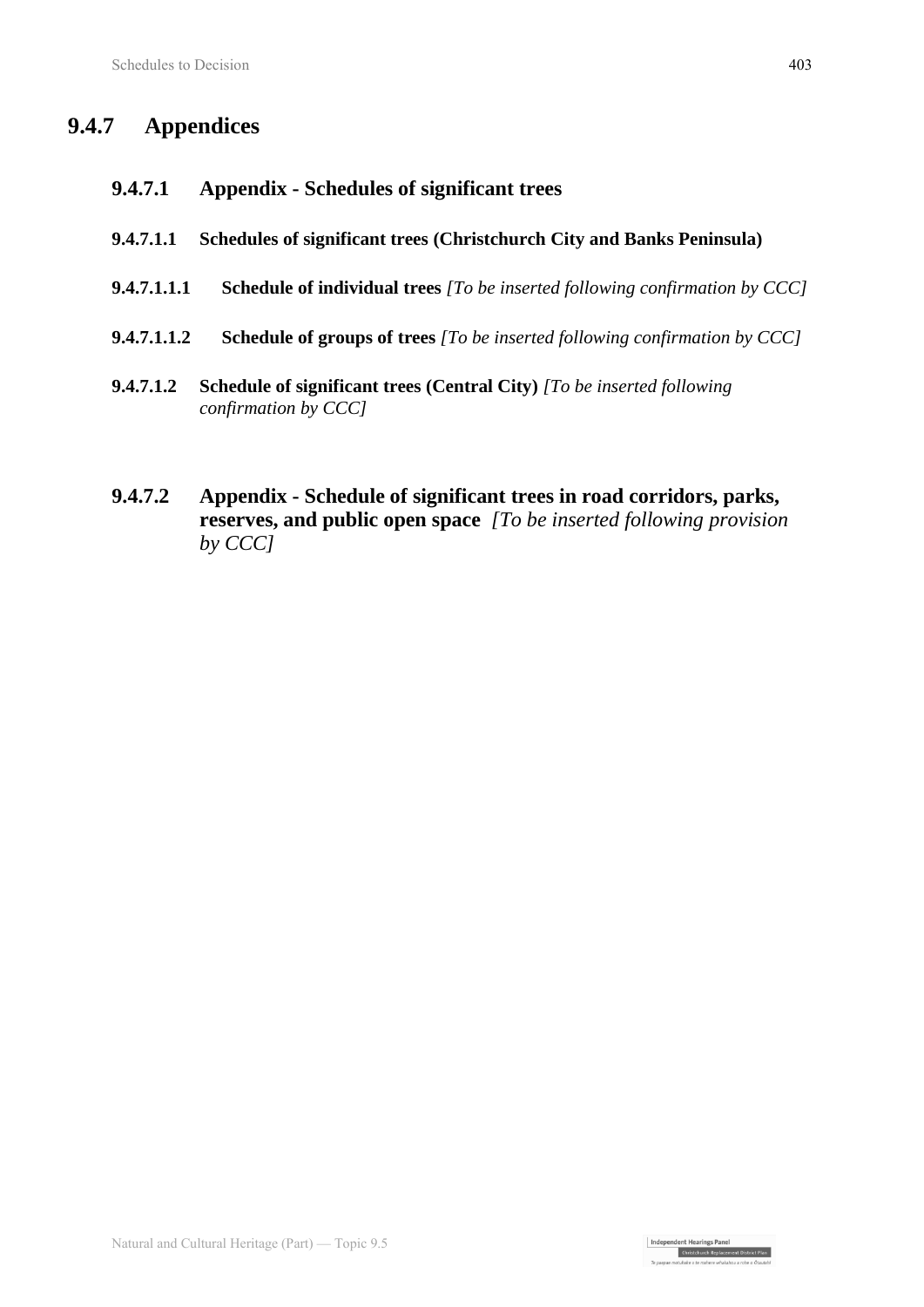## **9.4.7.3 Tree removal certificate**

#### **Tree Removal Certificate**

| <b>Botanical Name</b>                               |                |                      |                              |  |
|-----------------------------------------------------|----------------|----------------------|------------------------------|--|
| <b>Cultivar</b>                                     |                |                      |                              |  |
| <b>Common Names</b>                                 |                |                      |                              |  |
| <b>District Plan Tree ID Number</b>                 |                | (Obtain from CCC)    | <b>Council Asset ID GIS:</b> |  |
| <b>Address:</b>                                     |                |                      |                              |  |
| Date of Inspection:                                 |                |                      |                              |  |
| Name of Assessor:                                   |                | Company:             |                              |  |
| <b>Qualifications:</b>                              |                | <b>Phone number:</b> |                              |  |
| <b>Name of Peer Review:</b>                         |                | Company:             |                              |  |
| <b>Qualifications:</b>                              |                | <b>Phone number:</b> |                              |  |
| <b>Tree Dimensions:</b>                             |                |                      |                              |  |
| Height (m)                                          | Spread N/S (m) | Spread E/W (m)       | Diameter (cm)                |  |
|                                                     |                |                      |                              |  |
| Damage:                                             |                | Cause:               |                              |  |
| Digital photograph:<br>(place here)                 |                |                      |                              |  |
| <b>Assessor Observations</b><br>and Recommendation: |                |                      |                              |  |

We confirm that the ………………………………….. (Botanical name) located at

……………………………………… (address of where the tree is located) scheduled in the Christchurch District Plan as ……………… (District Plan Tree ID Number) has been assessed and meets the criteria for removal as described in 9.4.3.2.1 P6 (i)/9.4.3.2.1 P6 (ii) (delete non applicable Activity Standard) Permitted Activities — Trees.

Or

We confirm that the ………………………………….. (Botanical name) located at

……………………………………… (address of where the tree is located) scheduled in the Christchurch District Plan as being part of the Group of Trees ……………… (District Plan Tree ID Number) has been assessed and meets the criteria for removal as described in 9.4.3.2.1 P6 (i)/9.4.3.2.1 P6 (ii) (delete non applicable Activity Standard) Permitted Activities — Trees.

Signature of Assessor Signature of Assessor

…………………………………………… ………………………………………………..

Independent Hearings Panel

Christchurch Replacement District P

Date: Date: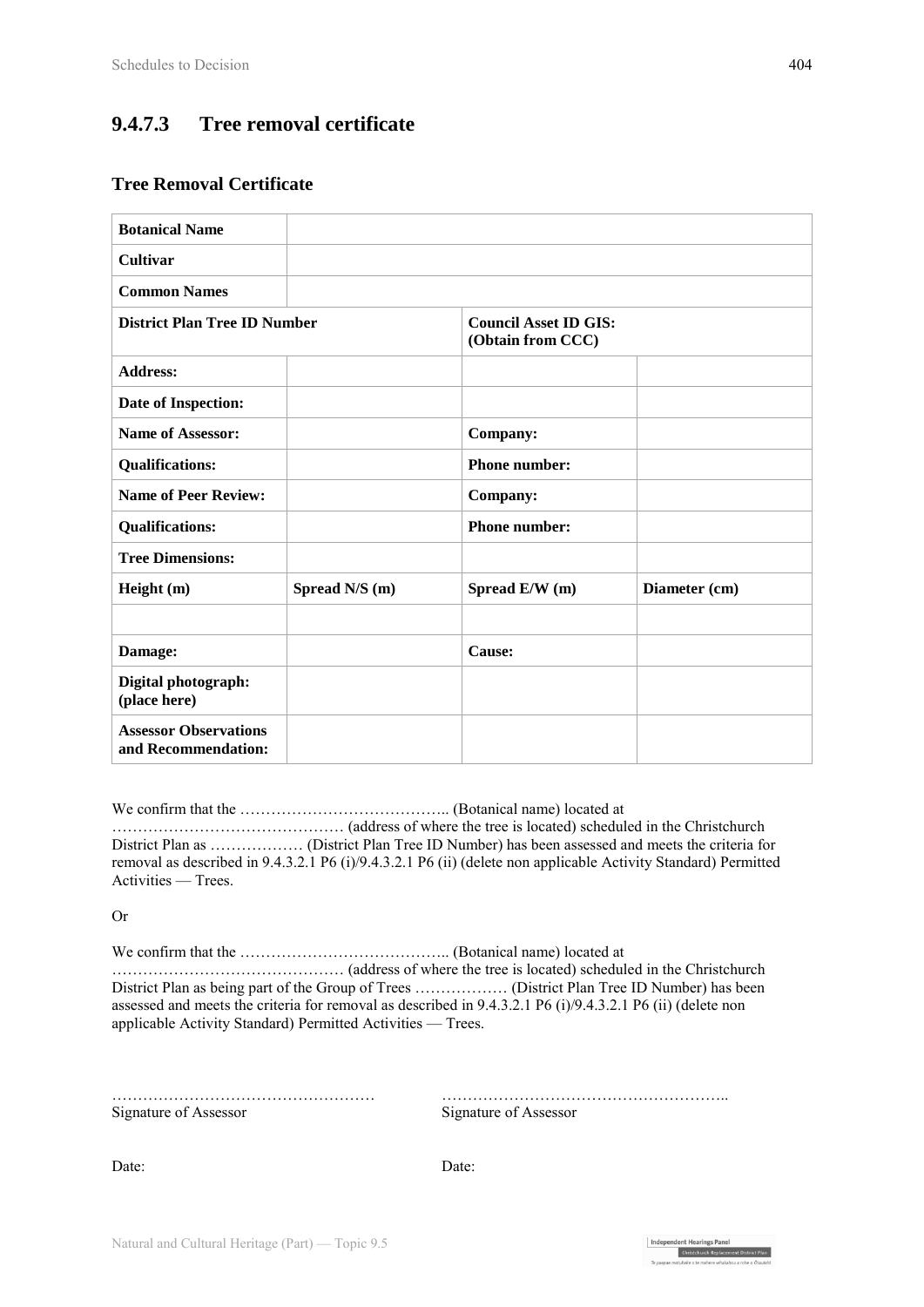#### **Allocation of Damage & Cause**

Damage and Cause must only be attributed to trees that have failed in some way. Either a physical or physiological defect must be involved.

#### **Damage Selection and Use**

Damage is used to broadly categorise the failure which has occurred with the tree. The failures identified should always be further categorised by the use of an associated Cause.

- a. Damage Death Plants This will only be applied to tree when it has died or is degraded to such an extent that removal is required. It relates to the physiological condition (Health) of the tree only.
- b. Damage Structure Issue This will only be applied to the physical structural failure of either the tree or group of trees. It is not to be used for health issues where no structural issues are prevalent.

| Title / Header         | <b>Explanation &amp; Use</b>                                            |
|------------------------|-------------------------------------------------------------------------|
| Death                  | Tree has died or is degraded to such an extent that removal is required |
| <b>Structure Issue</b> | Failure of the whole of the tree or group of trees                      |

#### **Cause Selection and Use**

Cause is utilised in conjunction with Damage to define the failure to a greater extent. Cause MUST be utilised in conjunction with a Damage. Cause is detailed in the table below.

| <b>Title / Header</b>              | <b>Explanation &amp; Use</b>                                                                |
|------------------------------------|---------------------------------------------------------------------------------------------|
| Vandalism                          | Unlawful physical damage to a tree                                                          |
| Storm                              | A severe wind event and / or abnormally high rainfall event                                 |
| <b>Environmental Factors</b>       | Any environmental condition which has led to the failure of<br>an asset (NOT A STORM Event) |
| Settlement                         | Soil settling vertically (e.g. slumpage on grave site, sinking<br>where a tree was located) |
| Dumping                            | Disposal or dumping waste materials either organic or<br>inorganic                          |
| 3rd Party Damage                   | All accidental damage by a third party but not caused by<br>deliberate action               |
| Structural failure Main Stem       | Failure of the main stem / trunk of a tree                                                  |
| <b>Structural failure Branches</b> | Failure of the branches of a tree                                                           |
| <b>Structural failure Roots</b>    | Failure of the roots of a tree to support its upper structure                               |
| Poisoning                          | Including accidental killing of a living entity caused by a<br>chemical agent               |
| Pollution                          | Damage to the asset and / or environment by a chemical<br>substance or waste product        |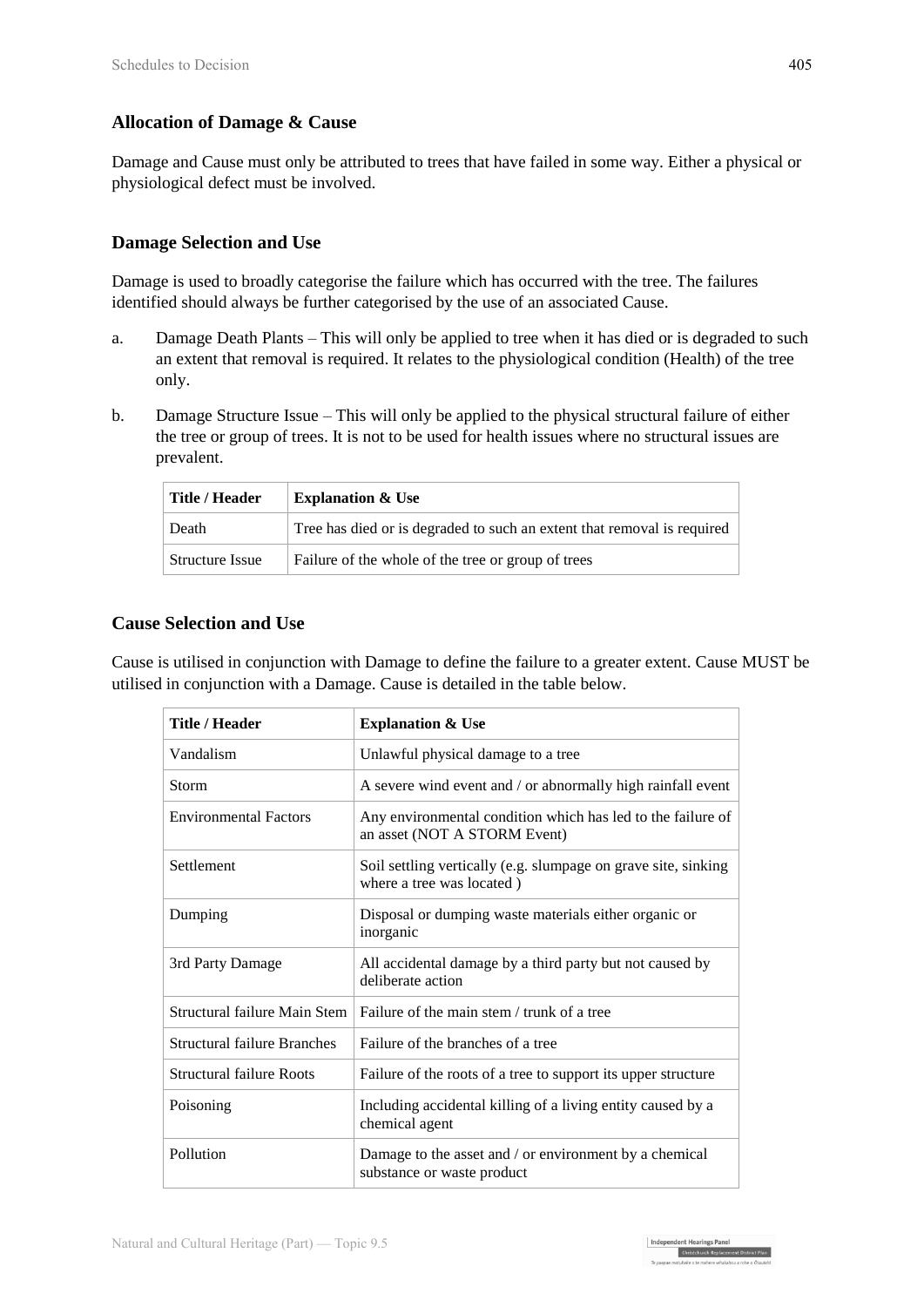| Title / Header | <b>Explanation &amp; Use</b>                                      |
|----------------|-------------------------------------------------------------------|
| Pest           | Animal or Insect causing damage to the asset                      |
| <b>Disease</b> | Disease infestation causing damage to the asset                   |
| Fire           | Damage by a fire started either by natural causes or arson        |
| <b>Fungus</b>  | Infestation by fungus that has caused degradation of the<br>asset |

### **Associations between Damage and Cause Codes**

The table below indicates the most likely combinations of Damage and Cause with trees.

| <b>Damage Code Selection</b> | <b>Cause Code Selection</b>        |
|------------------------------|------------------------------------|
| <b>Structure Issue</b>       | Structural failure Main Stem       |
|                              | <b>Structural failure Branches</b> |
|                              | <b>Structural failure Roots</b>    |
|                              | Storm                              |
|                              | Vandalism                          |
|                              | 3rd Party Damage                   |
|                              | <b>Disease</b>                     |
|                              | Fire                               |
| Other                        | <b>Environmental Factors</b>       |
|                              | Poisoning                          |
|                              | Dumping                            |
|                              | Pollution                          |
|                              | Pest                               |
|                              | Disease                            |
|                              | Fungus                             |
|                              | 3rd Party Damage                   |
|                              | Storm                              |